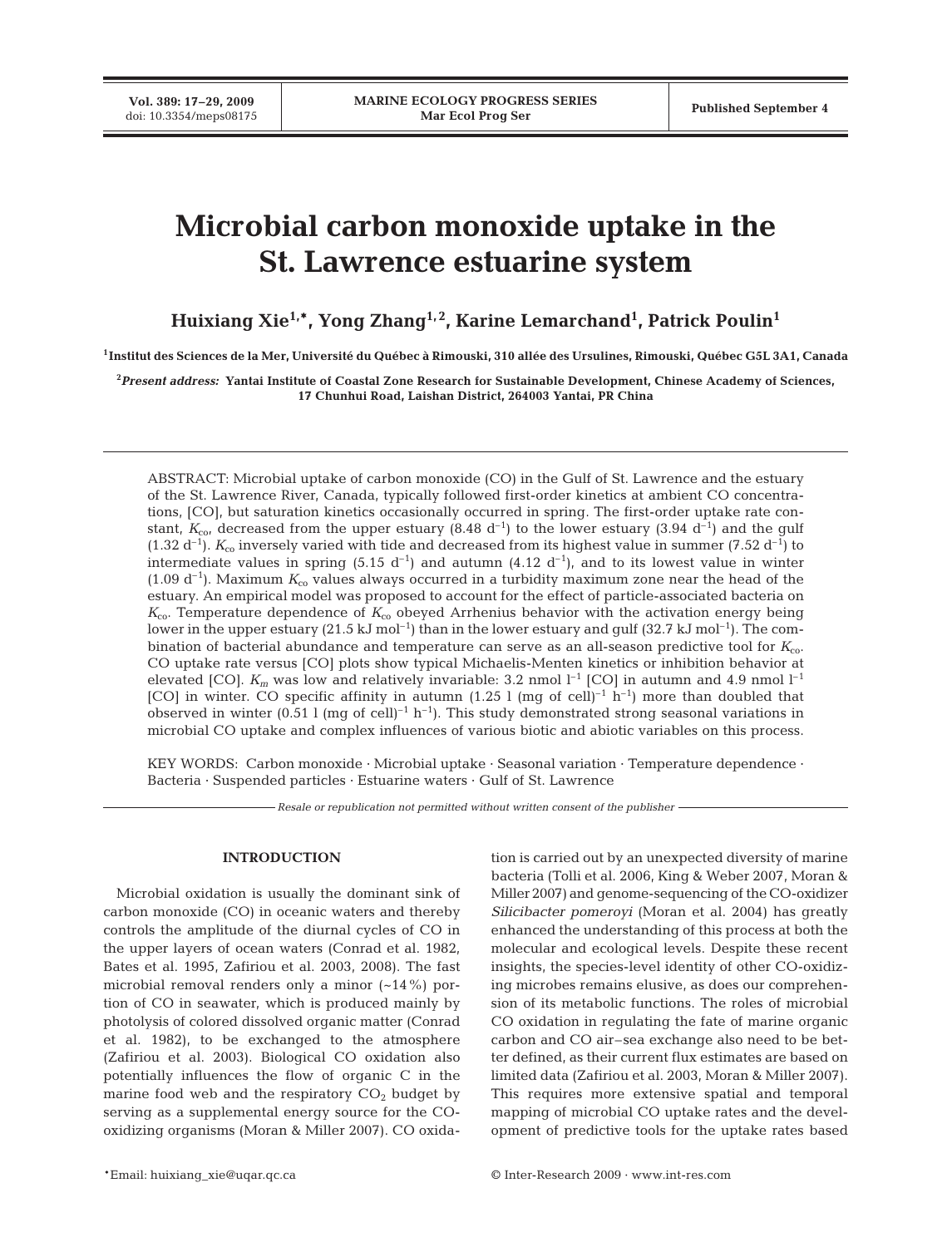on relatively easily obtainable biotic and abiotic variables.

Microbial CO uptake is expected to vary seasonally due to changes in such factors as bacterial cell abundance and species composition, water temperature (*T)* and supply of nutrients. Butler et al. (1987) have reported the only 4-season microbial CO uptake turnover times, which were obtained from Yaquina Bay, Oregon, but gave no details of the CO uptake seasonality and its possible links to other environmental variables. Moreover, the 14C technique they employed may not adequately characterize the CO uptake kinetics when ambient CO concentration, [CO], is high or large amounts of 14C-labelled CO are added (Tolli & Taylor 2005, Xie et al. 2005, 2009). Although temperature is a well-known key factor that controls bacterial activity in general (e.g. Shiah & Ducklow 1994), the extent of *T*-dependence of microbial CO uptake remains unclear. Recent findings reveal that ambient seawater CO concentration can also influence microbial CO uptake kinetics as a result of unexpectedly high enzymatic affinities for CO expressed by CO-oxidizing bacteria (Tolli & Taylor 2005, Xie et al. 2005, 2009). While CO uptake generally follows or can be approximated as first-order kinetics at low ambient [CO], mixed-order, saturation or even inhibition kinetics can occur at elevated [CO] (Zafiriou et al. 2003, 2008, Xie et al. 2005, 2009). The latter requires Michaelis-Menten kinetics to derive limiting rates,  $V_{\text{max}}$ , and half-saturation substrate concentrations,  $K_{m}$ , that more accurately characterize this process. Data in the literature on  $V_{\text{max}}$ and *Km* of microbial CO uptake are scarce and

cover only limited seasons and areas (salinity usually >28) (Tolli & Taylor 2005, Xie et al. 2005, 2009). Evidently, more Michaelis-Menten kinetics studies are needed to characterize CO consumption on larger salinity and seasonal scales. In a cross-system assessment encompassing warm, cold (Arctic), coastal and open ocean waters, Xie et al. (2005) have demonstrated that the first-order rate constant of microbial CO uptake  $(K_{\rm co})$  positively correlates with chlorophyll *a* concentration, [chl *a*], a proxy of primary productivity. This correlation is, however, based only on summer data in warm waters and autumn data in Arctic waters. The Arctic spring data acquired later failed to support this relation, thus invalidating [chl  $a$ ] as an all-season indicator for  $K_{\rm co}$  in the Arctic (Xie et al. 2009).

The present study goes beyond previous investigations to examine a high mid-latitude estuarine system: the Gulf of St. Lawrence and the estuary of the St. Lawrence River, Canada. It reports a 4-season  $K_{c0}$  dataset, the first assessment of the *T*-dependence of  $K_{\text{co}}$ , and a 2season probe of the Michaelis-Menten CO uptake kinetics. The relationships between  $K_{\rm co}$  and various biotic and abiotic variables were elaborated. Results from this work shed new insights into CO microbiology, aid in refining regional and global microbial CO uptake rates in the ocean and help us to better understand its roles in regulating organic carbon flow and CO air–sea exchange.

## **MATERIALS AND METHODS**

**Study area.** The estuary of the St. Lawrence River and the Gulf of St. Lawrence, referred to herein as the St. Lawrence estuarine system (SLES), is traditionally divided into 3 sections: the upper estuary extending from Quebec City to the mouth of the Saguenay Fjord, the lower estuary from the Saguenay Fjord to Pointedes-Monts and the gulf east of Pointe-des-Monts (Fig. 1). With an area of 10 800 km2 and a drainage basin of  $\sim$ 1.3 million km<sup>2</sup>, the SLES receives the second largest freshwater discharge (600 km<sup>3</sup> yr<sup>-1</sup>) in North America. Prominent hydrographic and oceanographic features of the SLES include runoff plumes from major tributaries (e.g. the Saguenay Fjord), upwelling near the head of lower estuary and a turbidity maximum zone (TMZ) slightly downstream from Île d'Orléans created by a complex density-driven circulation combined with the resuspension of bottom sediments (d'Anglejan & Smith 1973, Koutitonsky & Budgen



Fig. 1. Study area in the St. Lawrence estuarine system showing sampling stations 1 to 12 and spring-, summer- and autumn-only sampling stations (SP, SU and AU, respectively) SF: Saguenay Fjord station; P.E.I.: Prince Edward Island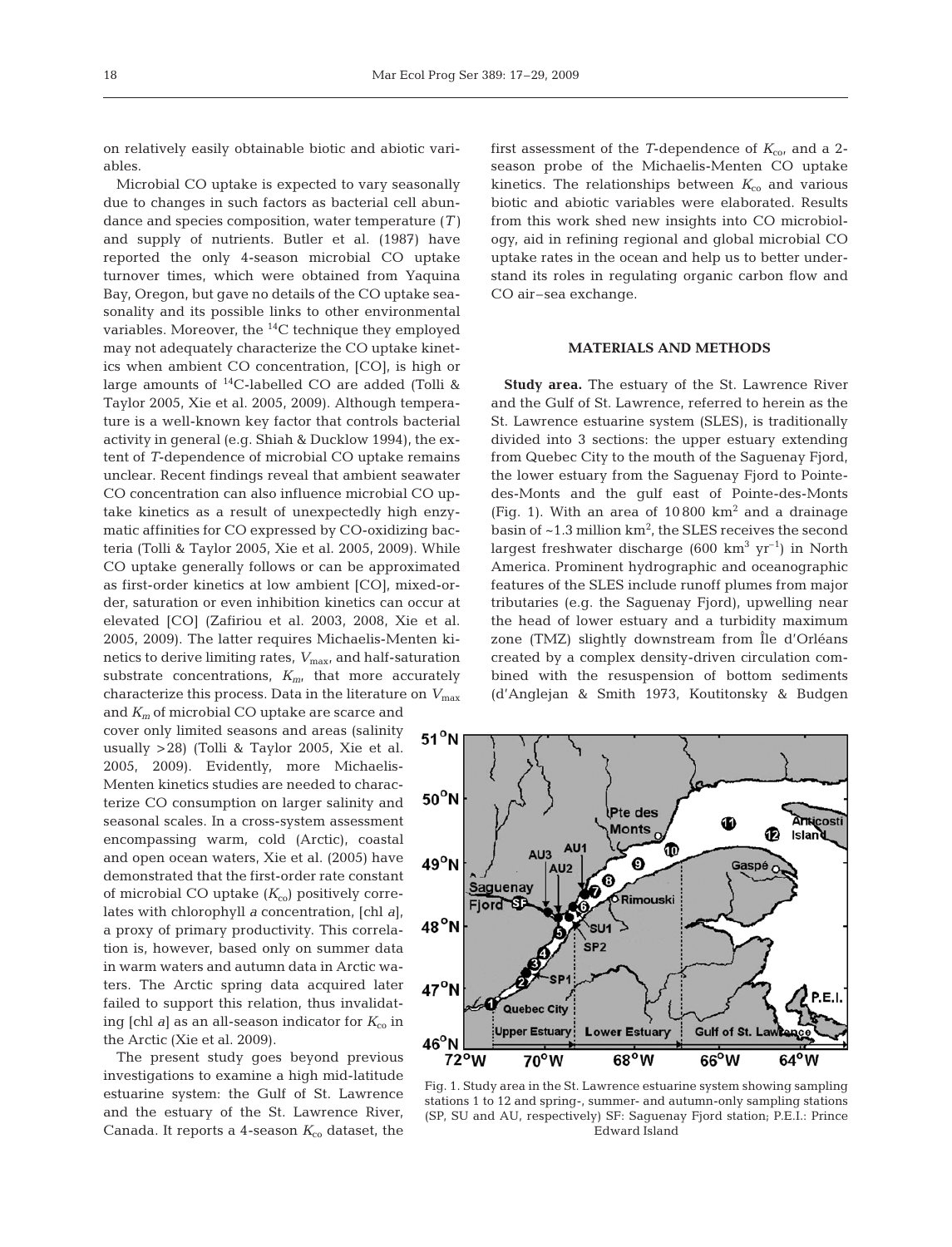1991). The water column is well mixed near the head of the estuary (Quebec City to slightly downstream from Île d'Orléans), but becomes partially mixed farther seaward and highly stratified in the lower estuary and the gulf (Painchaud & Therriault 1989, Gobeil 2006). Surface water transforms from freshwater-dominated case 2 water in the estuary to oceanic water-dominated case 1 water in the gulf (Nieke et al. 1997). The Saguenay Fjord is the SLES' principal tributary, where the water column is sharply stratified and the surface water is highly enriched with terrigenous dissolved organic matter. The production of phytoplankton in the upper estuary is suppressed by the instability and the high turbidity of the water column (Gobeil 2006). Primary productivity farther downstream is higher and typically peaks in spring in the gulf (Le Fouest et al. 2005) and in summer in the lower estuary (Therriault & Levasseur 1985). Nitrate usually becomes limiting after the phytoplankton blooms (Yeats 1988). Data concerning bacterial compartments in the SLES are rare. Some studies have demonstrated that bacterial dynamics in the upper estuary is controlled by both physical dispersion and bacterial production and predation (Lovejoy et al. 1993, Painchaud et al. 1995, 1996, Vincent et al. 1996). Attached bacteria constitute an important component of the total bacterial community in the upper estuary (Painchaud & Therriault 1989). Bacterial properties in the lower estuary and gulf remain obscure. Limited data show strong seasonal differences in bacterial activity in the gulf (Lovejoy et al. 1996, 2000).

**Sampling.** Sample collection was conducted in the SLES aboard the RV 'Coriolis II' in summer 2004 (24 to 31 July), autumn 2005 (30 September to 8 October) and spring 2007 (3 to 10 May). Sampling in early winter 2005 (15 to 18 December) was carried out aboard the Canadian Research Icebreaker CCGS 'Amundsen.' Sampling stations were distributed along a longitudinal transect from the upstream limit of the estuary near Quebec City to the gulf (Fig. 1). The summer and spring cruises also visited the Saguenay Fjord (Station [Stn] SF in Fig. 1), the principal tributary of the SLES with organic-rich surface waters. Two of the stations sampled in autumn only (Stns AU2 and AU3) were situated in the mouth of the Saguenay Fjord. A time-course station, Stn SP2, was occupied in spring to assess the effect of tide on  $K_{\text{co}}$ . Samples of surface waters  $(\leq 2 \text{ m depth})$  were taken in all seasons while deeper depths were sampled at certain localities in summer and spring only. Table 1 shows stations and depths sampled in each season.

Bulk water was taken with 12 l Niskin bottles mounted on a CTD rosette. A hand-held high-density polyethylene bucket was occasionally used to collect surface water. While being protected from light, water was immediately drawn into acid-cleaned 100 or 200 ml all-glass syringes fitted with 3-way nylon valves. The syringes were used for various CO incubations as delineated in the next section. CO blanks of the sampling bottles were checked by lowering them to 300 m at Stn 12, yielding  $0.11 \pm 0.04$  nmol  $l^{-1}$  (mean ± SD) in summer and autumn, when no contaminationcontrol measures were taken, and  $0.05 \pm 0.008$  nmol  $l^{-1}$ in spring and winter, when the bottles were shielded from sunlight during transit between stations. These blanks were minor compared with the total [CO] at the start of each time-series incubation.

Chl *a* samples were collected onto 25 mm GF/F filters (Whatman). Suspended organic particles (SOP) were filtered onto pre-combusted and pre-weighted 47 mm GF/F glass fiber membranes (Millipore). The membranes were acidified with 10 ml of 10% v/v HCl to remove carbonates and rinsed with 10 ml of de-ionized water to remove salts. Samples for heterotrophic bacteria enumeration were transferred directly from the Niskin bottles into 5 ml sterile cryovials and fixed with glutaraldehyde (final concentration 0.1%). Chl *a*, SOP and bacterial samples were stored at –80°C for further analysis in a land-based laboratory.

**Determination of**  $K_{co}$ **. Procedures for determination** of the first-order rate constant,  $K_{\rm co}$ , followed the whole water dark incubation method by Zafiriou et al. (2003) and Xie et al. (2005). Briefly, the 200 ml syringes containing the samples were incubated in the dark at the samples' *in situ* temperatures  $(\pm 1^{\circ}C)$  and analyzed for [CO] at appropriate times (usually 3 to 5 points per series). Each time series was fitted by an exponential, yielding  $K_{\text{co}}$ . In autumn and winter, when ambient [CO] was at times too low to construct time-decay series, small amounts of CO-enriched air were added to the incubation syringes, which were shaken for 3 min and the headspace gas removed. The amended samples'  $[CO]$  were <2 nmol  $l^{-1}$  in autumn and <1 nmol  $l^{-1}$  in winter; CO uptake followed first-order kinetics at these [CO]. Depending on CO consumption rates, incubation time varied from 1.5 to 37.5 h, within which bacterial abundance remains relatively stable (Painchaud et al. 1996). The method's precision was evaluated at Stns 7 and AU1 in autumn by incubating 5 replicates from each station, giving relative SD values of 8.3% ( $K_{\text{co}}$ : 1.33  $\pm$  0.11 d<sup>-1</sup>) and 7.1% ( $K_{\text{co}}$ : 1.69  $\pm$ 0.12 d<sup>-1</sup>), respectively. The reproducibility of  $K_{\rm co}$  measurement was occasionally checked with duplicate incubations, giving a mean difference between duplicates of  $6 \pm 2.8\%$  (range: 4 to 11%, n = 5). It is assumed that errors for measurements without replicate incubations would be similar to those reported here. Note that this method measured net loss rate constants, which should be close to the corresponding gross loss rate constants since abiotic dark production of CO, based on the results of Zhang et al. (2008), was minor within CO turnover times obtained from this study.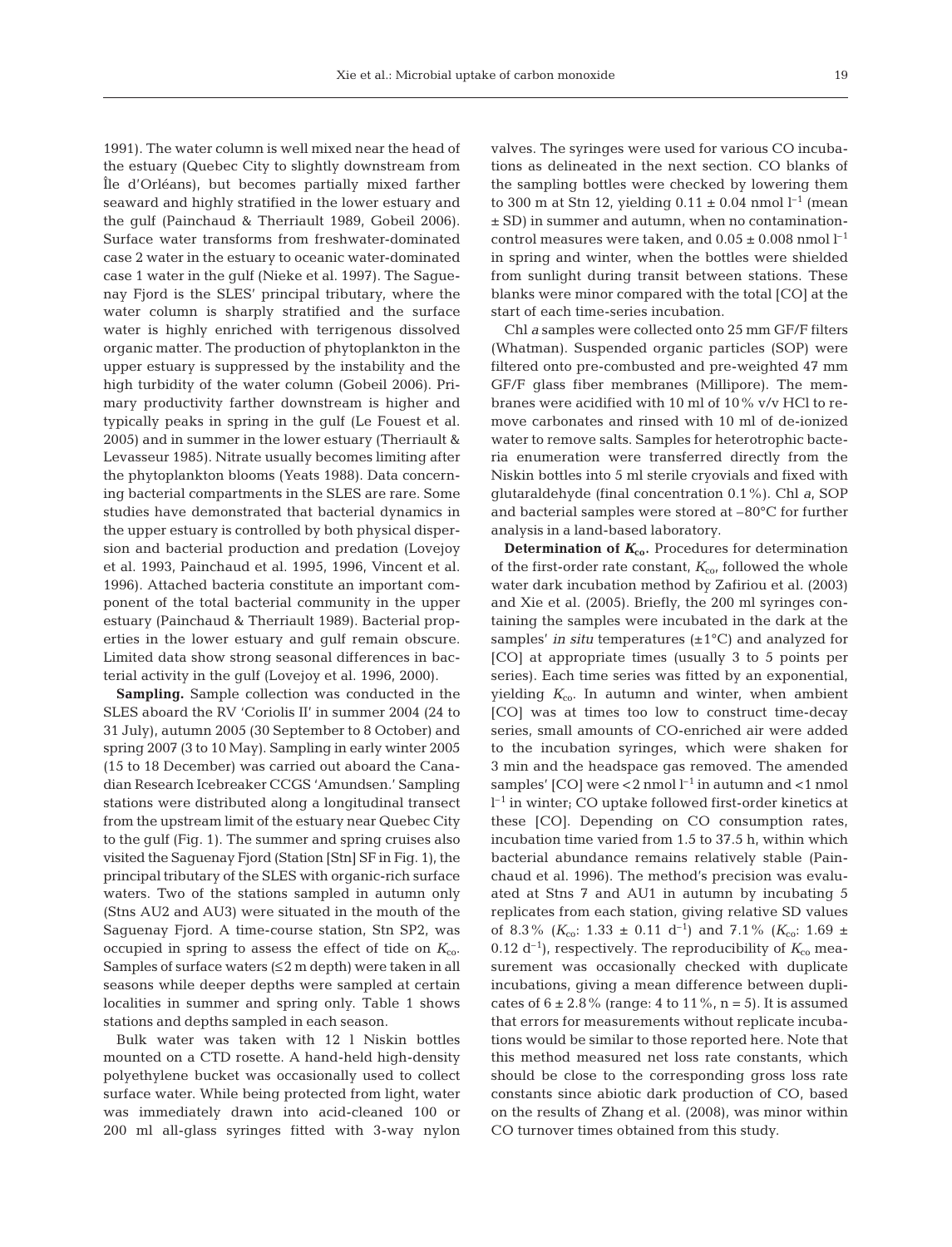| ٠ |        |        |  |
|---|--------|--------|--|
| c | $\sim$ | I<br>I |  |

| Stn                         | Depth<br>(m) | IT<br>$(^{\circ}C)$ | Salinity                        | [Chl $a$ ]<br>$(\mu g l^{-1})$ | [SOP]<br>$(mq l^{-1})$ | $[BC]_f$<br>$(10^5$ cells ml <sup>-1</sup> ) | $K_{\rm co}$<br>$(d^{-1})$ |
|-----------------------------|--------------|---------------------|---------------------------------|--------------------------------|------------------------|----------------------------------------------|----------------------------|
| <b>Summer 2004</b>          |              |                     |                                 |                                |                        |                                              |                            |
| $\mathbf{1}$                | 2.0          | 22.0                | 0.11                            | 21.08                          | 5.80                   | 5.53                                         | 12.58                      |
| 3                           | 2.0          | 20.0                | 5.47                            | 9.49                           | 8.10                   | 4.69                                         | 5.54                       |
| 5                           | 2.1          | 15.0                | 19.32                           | 1.21                           | 3.10                   | 3.11                                         | 4.08                       |
| 6                           | 2.0          | 15.0                | 26.20                           | 15.25                          | 1.03                   | 4.89                                         | 6.62                       |
|                             | 4.7          | 7.2                 | 27.24                           | nd                             | nd                     | nd                                           | 3.10                       |
| 7                           | $\mathbf{0}$ | 15.0                | 25.79                           | 19.41                          | 1.28                   |                                              | 10.56                      |
| 9                           | 2.0          | 15.0                | 24.17                           | 23.01                          | 1.44                   | 6.54                                         | 14.38                      |
| 10                          | 2.1          | 15.0                | 28.52                           | 8.43                           | 0.63                   | nd                                           | 3.26                       |
| 11                          | $\mathbf{0}$ | 15.0                | 29.38                           | 4.46                           | 0.63                   | 3.82                                         | 3.12                       |
| Surface water mean $\pm$ SD |              | $16.5\pm2.8$        | $19.87 \pm 11.06$               | $12.79 \pm 8.07$               | $2.75 \pm 2.77$        | $4.77 \pm 1.21$                              | $7.52 \pm 4.40$            |
| 2                           | 1.5          | 22.0                | 1.61                            | 20.43                          | 46.78                  | 5.79                                         | 14.78                      |
| 12                          | 2.2          | 15.0                | 28.66                           | 6.54                           | 0.82                   | 3.33                                         | 1.78                       |
|                             | 20.0         | 2.0                 | 31.55                           | 2.41                           | 1.17                   | nd                                           | 1.28                       |
| SF                          | 1.1          | 20.0                | 5.42                            | nd                             | $^{\rm nd}$            | 6.10                                         | 14.69                      |
| SU1                         | 2.1          | 6.5                 | 28.46                           | nd                             | nd                     | 2.88                                         | 1.62                       |
|                             | 22.5         | 2.0                 | 30.76                           | nd                             | nd                     | nd                                           | 0.91                       |
| Autumn 2005                 |              |                     |                                 |                                |                        |                                              |                            |
| $\mathbf{1}$                | 2.0          | 17.1                | 0.01                            | 0.20                           | 7.92                   | 16.03                                        | 12.34                      |
|                             | 2.0          | 13.1                | 9.00                            | 0.37                           | 9.93                   | 7.42                                         |                            |
| 3                           | 2.0          | 6.5                 | 23.55                           | 0.02                           | 6.64                   | 6.18                                         | 6.41<br>2.47               |
| 4                           |              |                     |                                 |                                |                        |                                              |                            |
| 5                           | $\mathbf{0}$ | 7.0                 | 24.17                           | 0.42                           | 2.62                   | 6.25                                         | 2.81                       |
| 6                           | $\mathbf 0$  | 5.7                 | 26.07                           | 0.36                           | 1.42                   | 5.60                                         | 2.22                       |
| 7                           | 2.0          | 3.5                 | 29.50                           | 0.20                           | 1.19                   | 5.35                                         | 1.31                       |
| 8                           | 2.0          | 6.7                 | 26.45                           | 0.42                           | 1.15                   | 6.87                                         | 3.00                       |
| 9                           | 2.0          | 6.7                 | 29.33                           | 1.27                           | 1.15                   | 15.83                                        | 3.36                       |
| 10                          | 2.0          | 7.0                 | 27.81                           | 1.05                           | 1.10                   | 11.29                                        | 3.22                       |
| Surface water mean $\pm$ SD |              | $8.1 \pm 4.2$       | $21.76 \pm 10.24$               | $0.48 \pm 0.41$                | $3.68 \pm 3.49$        | $8.98 \pm 4.31$                              | $4.12 \pm 3.38$            |
| $\overline{2}$              | 2.0          | 13.1                | 0.02                            | 0.50                           | 77.46                  | 8.62                                         | 17.52                      |
| 12                          | 2.0          | 6.7                 | 31.05                           | 1.44                           | 0.81                   | 6.94                                         | 0.86                       |
| AU1                         | 1.0          | 5.2                 | 27.33                           | 0.34                           | nd                     | nd                                           | 1.69                       |
| AU2                         | 1.0          | 8.2                 | 20.13                           | 0.57                           | nd                     | nd                                           | 5.06                       |
| AU3                         | $1.0\,$      | 9.7                 | 15.10                           | 0.42                           | nd                     | nd                                           | 4.49                       |
| Winter 2006                 |              |                     |                                 |                                |                        |                                              |                            |
| $\mathbf{1}$                | 2.0          | 0.0                 | 0.10                            | 0.89                           | 6.46                   | 10.48                                        | 3.19                       |
| 3                           | 2.0          | 0.0                 | 12.00                           | 0.24                           | 15.07                  | 9.85                                         | 1.26                       |
| 4                           | 2.0          | 0.0                 | 19.30                           | 0.23                           | 20.58                  | 6.61                                         | 0.99                       |
| 6                           | $2.0\,$      | 0.0                 | 28.76                           | 0.00                           | 1.63                   | 4.20                                         | 0.58                       |
| 7                           | 2.0          | 0.0                 | 26.90                           | 0.00                           | 1.58                   | 3.68                                         | 0.78                       |
| 8                           | 2.0          | 0.0                 | 27.24                           | 0.00                           | 1.77                   | 3.45                                         | 0.74                       |
| 9                           | 2.0          | 0.0                 | 27.88                           | 0.12                           | 1.12                   | 3.82                                         | 0.66                       |
| 10                          | 2.0          | 0.0                 | 29.12                           | 0.18                           | 0.97                   | 3.83                                         | 0.99                       |
| 11                          | $2.0\,$      | $0.0\,$             | 30.95                           | nd                             | nd                     | nd                                           | 0.60                       |
| Surface water mean $\pm$ SD |              |                     | $0.0 \pm 0.0$ $22.47 \pm 10.29$ | $0.21 \pm 0.29$                | $6.15 \pm 7.56$        | $5.74 \pm 2.91$                              | $1.09 \pm 0.82$            |
| $\overline{2}$              | 2.0          | 0.0                 | 6.00                            | 0.73                           | 114.44                 | 10.66                                        | 7.10                       |
| 12                          | 2.0          | 0.0                 | 31.48                           | 0.42                           | 0.56                   | 4.10                                         | 0.74                       |
| <b>Spring 2007</b>          |              |                     |                                 |                                |                        |                                              |                            |
| $\mathbf{1}$                | 2.0          | 9.5                 | 0.10                            | 2.43                           | 13.17                  | 28.29                                        | 18.43                      |
| 3                           | 2.0          | 7.0                 | 12.88                           | 1.96                           | 26.45                  | 8.57                                         | 4.97                       |
| 4                           | 2.0          | 4.0                 | 18.82                           | 0.51                           | 9.59                   | 7.39                                         | 1.30                       |
|                             | 10.0         | 2.0                 | 24.56                           | nd                             | nd                     | 5.24                                         | 1.74                       |
|                             |              |                     |                                 |                                |                        |                                              |                            |
|                             | 20.0         | 2.0                 | 26.84                           | 0.55                           | 17.26                  | 2.46                                         | 2.03                       |
|                             | 2.0          | 4.0                 | 18.77                           | 0.18                           | 11.46                  | 7.44                                         | 1.72                       |
|                             |              | 3.0                 | 24.93                           | 7.59                           | 7.45                   | 4.61                                         | 2.98                       |
|                             | 2.0          |                     |                                 |                                |                        |                                              |                            |
|                             | 2.0          | 3.0                 | 25.49                           | 5.49                           | 6.35                   | 5.23                                         | 3.79                       |
| 5<br>$6\phantom{1}6$<br>7   | 10.0         | 1.0                 | 27.50                           | nd                             | nd                     | 5.13                                         | 1.30                       |
| 8                           | 20.0<br>2.0  | 1.0<br>3.0          | 29.19<br>25.22                  | 0.79<br>3.18                   | 7.55<br>8.32           | 3.72<br>5.26                                 | 1.05<br>3.29               |

┚

Table 1. Microbial CO uptake rate constant (*K*co) and the corresponding incubation temperature (IT), salinity, chlorophyll *a* concentration ([chl *a*]), concentration of suspended organic particles ([SOP]) and free-living bacterial abundance ([BC]<sub>f</sub>) in the St. Lawrence River estuary and Gulf of St. Lawrence. Incubation temperatures were within ±1°C of *in situ* temperatures. nd: not de-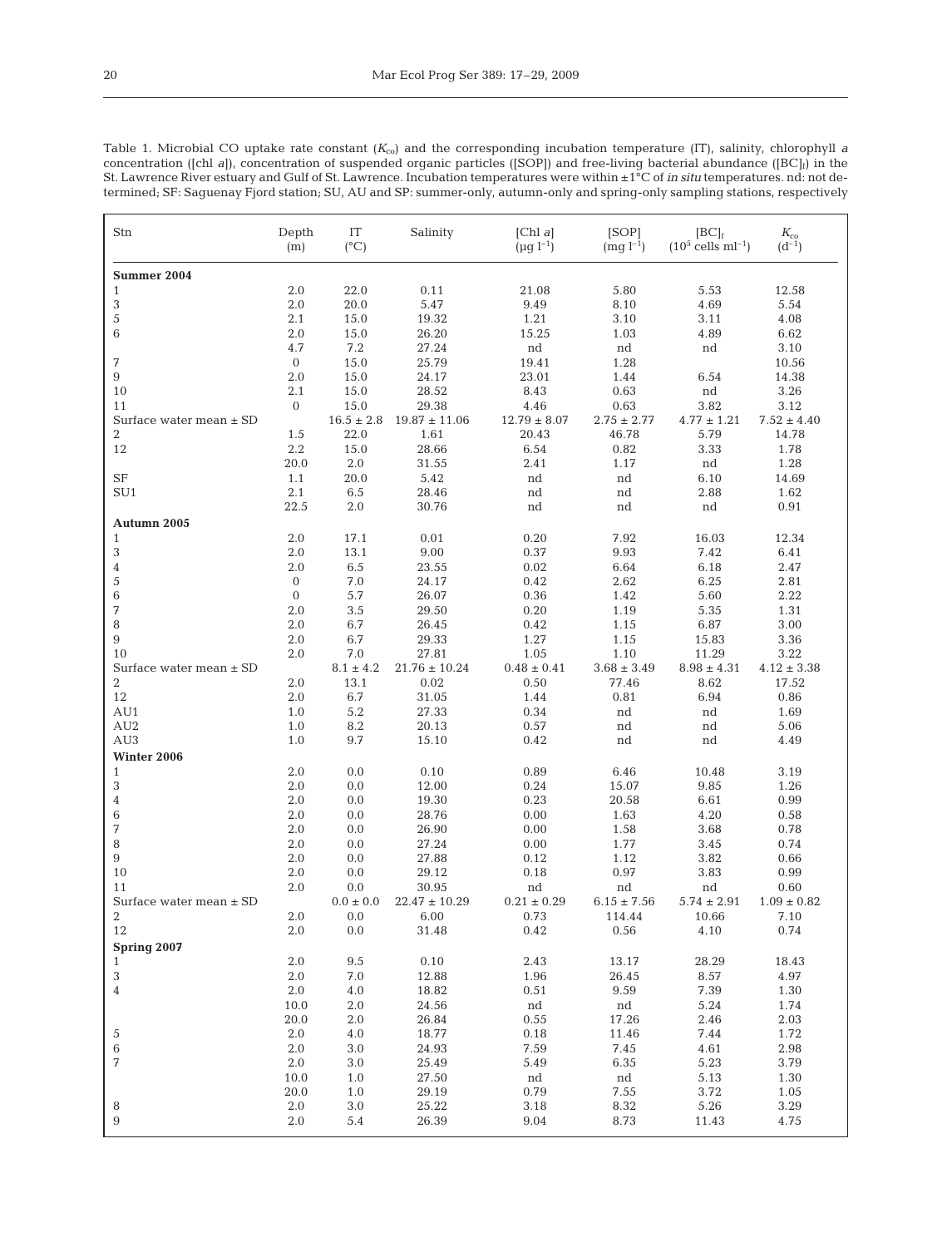| Stn                         | Depth<br>(m) | IT<br>$(^{\circ}C)$ | Salinity         | Chl a<br>$(\mu g \; l^{-1})$ | [SOP]<br>$(mq l^{-1})$ | $[BC]_f$<br>$(10^5$ cells ml <sup>-1</sup> ) | $K_{\rm co}$<br>$(d^{-1})$ |
|-----------------------------|--------------|---------------------|------------------|------------------------------|------------------------|----------------------------------------------|----------------------------|
| Surface water mean $\pm$ SD |              | $4.9 \pm 2.3$       | $19.07 \pm 8.99$ | $3.80 \pm 3.26$              | $11.44 \pm 6.44$       | $9.78 \pm 7.80$                              | $5.15 \pm 5.52$            |
| 2                           | 2.0          | 7.0                 | 0.73             | 10.10                        | 116.18                 | 17.34                                        | 39.84                      |
| 12                          | 2.0          | 2.0                 | 31.64            | 38.32                        | 9.00                   | 13.13                                        | 0th order                  |
|                             | 10.0         | 1.0                 | 31.67            | nd                           | nd                     | 12.64                                        | 0th order                  |
|                             | 20.0         | 1.0                 | 31.89            | 5.00                         | 4.27                   | 6.14                                         | 0.81                       |
| <b>SF</b>                   | 2.0          | 4.0                 | 4.12             | 1.62                         | 4.71                   | 8.82                                         | 0th order                  |
|                             | 10.0         | 2.0                 | 24.70            | nd                           | nd                     | 7.07                                         | 1.90                       |
|                             | 20.0         | 2.0                 | 27.50            | nd                           | nd                     | 3.26                                         | 1.25                       |
| SP <sub>1</sub>             | 2.0          | 5.8                 | 13.54            | nd                           | nd                     | 8.14                                         | 3.84                       |
| SP2 (low tide)              | 2.0          | 2.0                 | 25.40            | 0.94                         | 8.77                   | 3.94                                         | 1.30                       |
| SP2 (high tide)             | 2.0          | 2.0                 | 30.40            | 0.75                         | 6.98                   | 3.47                                         | 0.93                       |
| SP2 (intertide)             | 2.0          | 2.0                 | 28.15            | 0.88                         | 6.21                   | 3.59                                         | 1.00                       |

Table 1 (continued)

*T***-dependence and Michaelis-Menten kinetics stud**ies. Incubations for studying the *T*-effect on  $K_{\rm co}$  were conducted in summer at Stns 1, 2, 3, 7, 9, 11, SF and SU1. The 200 ml syringes containing the samples were incubated in the dark at 3 temperatures, including the one at the sample's *in situ* temperature. Procedures for  $K_{\rm co}$  determination are described in the previous section. The  $K_{\rm co}$  data for each station were fitted to the linearized Arrhenius equation to derive the activation energy, *Ea*.

Approaches for the Michaelis-Menten kinetics study were modified from Xie et al. (2005, 2009). From 7 to 14 replicate incubation syringes (100 ml each) were amended with CO-free or CO-enriched air and shaken for 3 min. The headspace gas was then expelled, yielding 7 to 14 different initial [CO]. Each syringe was analyzed for [CO] close to the time of preparation, incubated in the dark and analyzed a second time. Incubation durations were optimized to produce measurable rates of CO consumption while changes in [CO] were minimal. CO uptake rates (*v)* in all syringes were pooled together and  $V_{\text{max}}$  and  $K_m$  were derived from nonlinear fitting (*v* versus [CO]) of the Michaelis-Menten equation,  $v = V_{\text{max}}$  [CO] ([CO] +  $K_m$ )<sup>-1</sup> and from linear fitting ( $[CO]$   $v^{-1}$  versus  $[CO]$ ) of the Hanes plot, [CO]  $v^{-1} =$  [CO]  $V_{\text{max}}^{-1} + K_m V_{\text{max}}^{-1}$ . The Hanes plot is preferred over other linearized Michaelis-Menten forms to compute  $V_{\text{max}}$  and  $K_m$  (Cornish-Bowden 1995). We employed the Michaelis-Menten kinetic model for whole community uptake of CO, and we recognize that this model was originally developed for a single enzyme system but was later adapted for natural microbial communities (Wright & Hobbie 1965).

**Analysis.** Incubation syringes were subsampled using 50 ml glass syringes fitted with 3-way nylon valves; the latter were flushed twice with sample water before the final filling. [CO] was measured using a manual headspace method (Xie et al. 2002). Briefly, 5 ml CO-free air was introduced into the sample-filled 50 ml syringes (a gas:water ratio of 1:6). The syringe was vigorously shaken for 3 min and the equilibrated headspace air was injected into a modified Trace Analytical TA3000 reduction gas analyzer for CO quantification. The system was standardized by frequent injections of a gaseous CO standard (1.23 ppm, Praxair) using a wetted 10 ml glass syringe (100% relative humidity). Precision of the [CO] measurement was estimated to be  $\pm 0.02$  nmol  $l^{-1}$  (or  $\pm 2\%$ ).

Filters retaining SOP were lyophilized and the concentration of SOP, [SOP], was determined by weight difference corrected for the volume of the filtered water. Measurement of [chl *a*] followed the HPLC method by Zapata et al. (2000). Free-living bacterial abundance,  $[BC]_f$ , was determined using an Epics Altra flow cytometer (Beckman Coulter) equipped with a 488 nm argon laser operated at 15 mW. A 0.5 ml subsample was half diluted in  $1 \times$  Tris-EDTA buffer (pH 8) and the resulting 1 ml solution was incubated with 0.25 µl SYBR Green I (Ci =  $10000 \times$ , Invitrogen) for 30 min at room temperature in the dark. We added 10 ml fluorescent beads (1 µm in diameter; Fluoresbrite Plain, YG) to each sample as an internal standard and then analyzed the samples with the cytometer for 3 min.  $[BC]_f$  was calculated from the analysis volume that had been gravimetrically determined and corrected for the dead volume (50 µl, i.e. the volume taken from the sample tube but not accounted for when data acquisition was stopped). Salinity (S) was determined with a salinometer (model 8410A, Portasal).

#### **RESULTS**

## **Spatial and seasonal variation of** *K***co**

Microbial CO uptake in the SLES approximated first-order kinetics in most cases. Fig. 2 shows typical first-order CO decay curves and Table 1 compiles  $K_{\rm co}$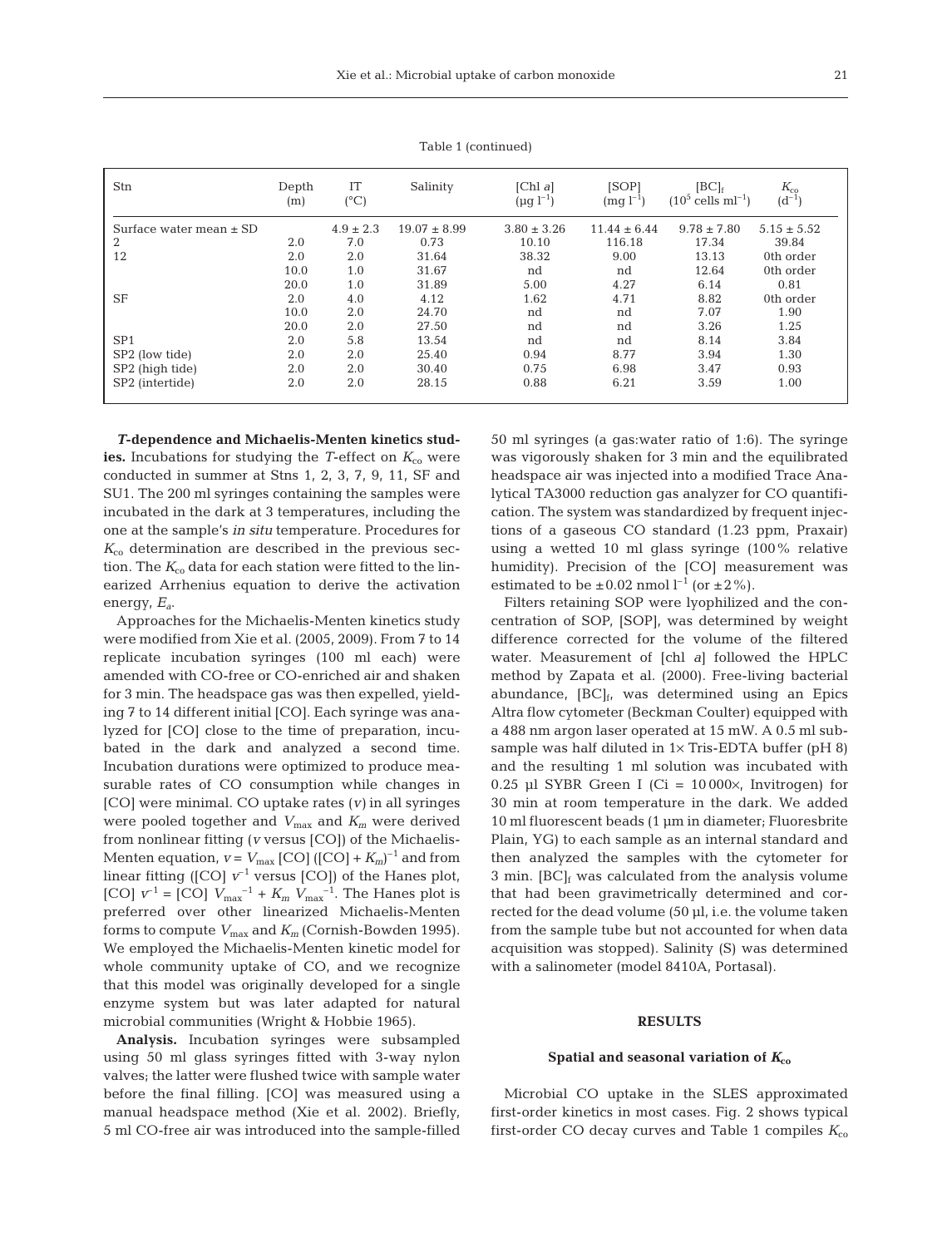

Fig. 2. Typical ln[CO] versus incubation time plots showing first-order CO uptake kinetics at (A) Stn 1 and (B) Stn 10 in summer (O), autumn ( $\square$ ), winter ( $\triangle$ ) and spring ( $\nabla$ ). Stn 10 was not sampled in spring. Sampling depths were 2 m for both stations. Lines are the best fits of the data.  $\mathbb{R}^2$  is correlation coefficient of determination

data and other related variables. At the surface (<2.5 m) the upper estuary showed the highest  $K_{\rm co}$  in all seasons  $(8.48 \pm 4.16 \text{ d}^{-1} \text{ [mean } \pm \text{ SD}])$  followed by the lower estuary (3.94  $\pm$  3.40 d<sup>-1</sup>) and the gulf area  $(1.32 \pm 0.98 \text{ d}^{-1})$ . The largest  $K_{\text{co}}$  among individual stations always occurred at Stn 2 located in the TMZ (see [SOP] in Table 1), suggesting that attached bacteria played an important role in CO uptake there.  $K_{\rm co}$ decreased vertically with depth at Stns 6 and 12 in summer and Stn 7 in spring, in line with the distributions of *T* and  $[BC]_f$  (Table 1). The  $K_{co}$  depth distribution, however, reversed at Stn 4 in spring at which *T* and  $[BC]_f$  decreased with depth but  $[SOP]$  at 20 m nearly doubled that at 2 m (Table 1), again implying enhancement of CO consumption by attached bacteria. Stn SP2 in spring revealed a clear tidal effect on  $K_{\rm co}$ : high at low tide (1.30 d<sup>-1</sup>), low at high tide  $(0.93 \text{ d}^{-1})$  and intermediate at intertide  $(1.00 \text{ d}^{-1})$ , showing an inverse trend with salinity (Table 1). In spring, Stn SF displayed saturation (zero-order) kinet-



Fig. 3. [CO] versus incubation time plots showing saturation (straight lines) and first-order (curved lines) kinetics of CO uptake at (A) Stn SF (Saguenay Fjord) and (B) Stn 12 for 3 depths:  $2 \text{ m } (O)$ ,  $10 \text{ m } (\square)$  and  $20 \text{ m } (\triangle)$ . [CO] at  $2 \text{ m }$  in (A) is on the right *y*-axis scale. Lines are the best fit plots of the data

ics at 2 m, where *in situ* [CO] reached  $>$  20 nmol  $l^{-1}$ , and switched to first-order kinetics at deeper depths (10 and 20 m), where *in situ* [CO] dropped to  $\lt 1$  nmol  $l^{-1}$ (Fig. 3A). Stn 12, however, exhibited saturation kinetics at all 3 sampled depths (2, 10 and 20 m) despite low *in situ* [CO]  $(<1$  nmol  $l^{-1}$ ) (Fig. 3B).

Seasonally, surface water  $( $2.5 \text{ m}$ ) K<sub>co</sub> decreased in$ descending order from its highest value in summer  $(7.52 \pm 4.40 \text{ d}^{-1})$  followed by spring  $(5.15 \pm 5.52 \text{ d}^{-1})$  and autumn (4.12  $\pm$  3.38 d<sup>-1</sup>) to its lowest value in winter  $(1.09 \pm 0.82 \text{ d}^{-1})$ , a trend that mimicked the seasonal patterns of [chl *a*] (not proportionally) and water *T* (except in spring) but not  $[BC]_f$  (Table 1). Stns 2 and 12 were excluded from this comparison as in spring Stn 2 biases the mean  $K_{\text{co}}$  to be unusually high (5.51 versus  $9.01$  d<sup>-1</sup>) and Stn 12 did not abide by the first-order kinetics (Table 1). The seasonality of  $K_{\rm co}$  at Stn 2 was strongly linked to that of [SOP]: high [SOP] in spring and winter corresponded to relatively high  $K_{\text{co}}$  values compared with summer when [SOP] was much lower (Table 1). This linkage is more clearly indicated by the positive correlation between the ratio  $K_{\rm co}$  (Stn 2): $K_{\rm co}$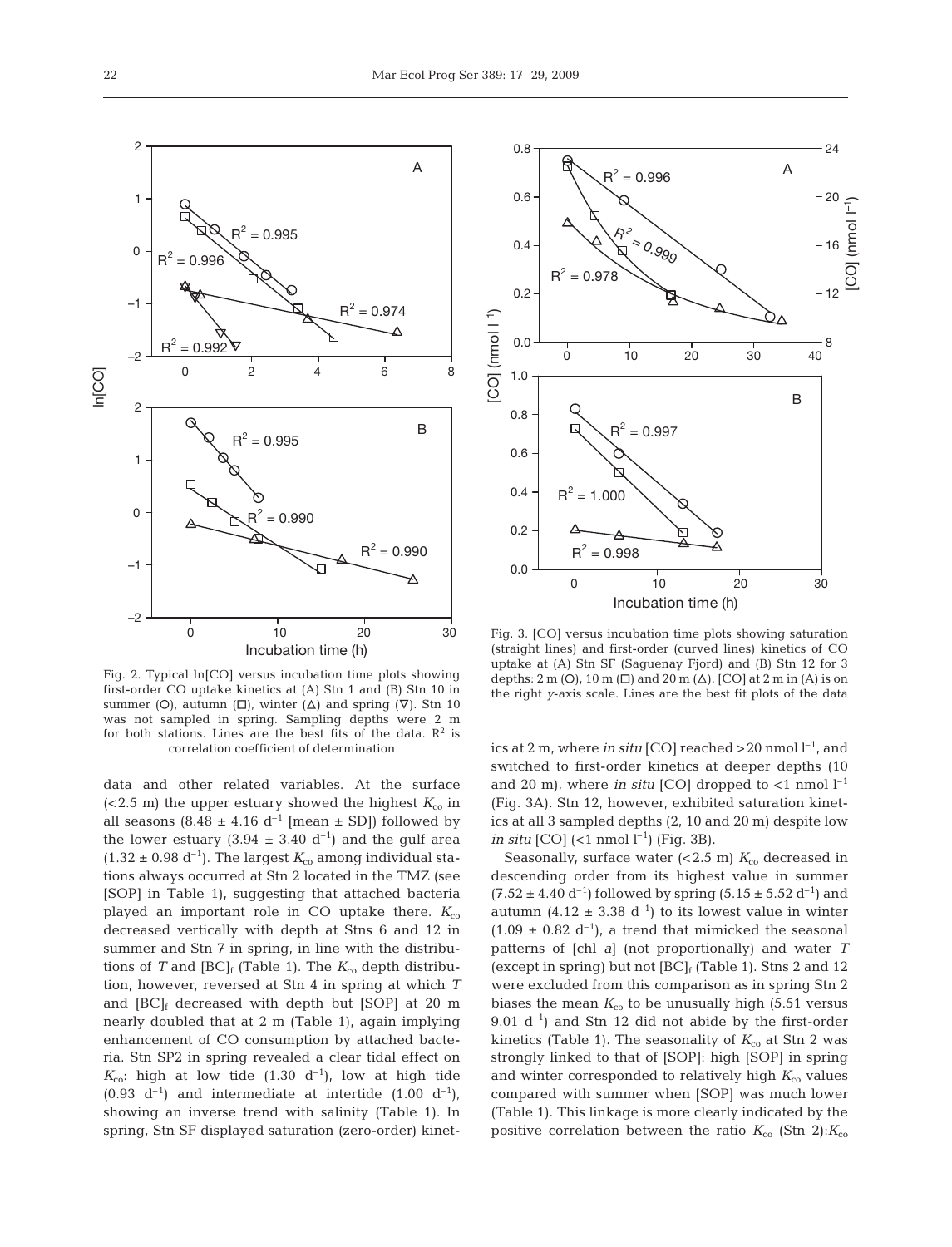

Fig. 4. Arrhenius plots of first-order CO uptake rate constant (*K*<sub>co</sub>) for Stns 1 (O), 2 (O), 3 (□), 7(□), 9 (△), 11 (△), SF at 2 m  $(\nabla)$ , SF at 9 m  $(\nabla)$  and SU1  $(\diamond)$ . Lines are the best fit plots of the data. Coefficients of determination  $(R^2)$  and activation energies derived from these plots are shown in Table 2. *T*: temperature; see Table 1 for station abbreviations

(Stn 1) and [SOP] at Stn 2 ( $R^2 = 0.957$ , n = 4). Stn 1 was chosen as a reference as it was only slightly upstream of Stn 2 but had far less SOP (Table 1).

 $K_{\rm co}$  in the SLES at winter's freezing water temperatures (1.05 d<sup>-1</sup>) is comparable to  $K_{\rm co}$  in the near-shore southeastern Beaufort Sea in autumn  $(0.98 d^{-1})$  (Xie et al. 2005). The summer's  $K_{\rm co}$  in the SLES (7.25 d<sup>-1</sup>) is much smaller than  $K_{\text{co}}$  in the warmer and organically richer Delaware Bay (26.6  $d^{-1}$ ) but close to the value in the coastal northwest Atlantic Ocean  $(7.92 \text{ d}^{-1})$  (Xie et al. 2005). If compared over the same salinity range from 0 to 30, our surface water  $K_{\rm co}$  values are similar to those in the more southern Yaquina Bay in Oregon (Butler et al. 1987) for summer  $(7.25 \text{ versus } 7.37 \text{ d}^{-1})$ , spring (5.15 versus 5.13  $d^{-1}$ ) and winter (1.05 versus 1.00 d<sup>-1</sup>), but smaller for autumn (4.12 versus 6.79 d<sup>-1</sup>). In view of the warmer water temperatures in Yaquina

Bay (>10 $^{\circ}$ C higher in winter and  $\geq 5$  $^{\circ}$ C higher in the other 3 seasons), biotic and abiotic variables, in addition to *T*, that regulate CO consumption should differ considerably between the 2 systems. The difference in methodology also may have played a role. Butler et al. (1987) used the  $^{14}$ C technique to determine  $K_{\rm co}$  while we employed the whole water incubation method (see Xie et al. 2005).

## **Temperature-dependence of** *K***co**

Summer's *T*-dependence incubations all showed linear Arrhenius plots (Fig. 4) with varying slopes and thereby *Ea* values (Table 2).  $E_a$  for the upper estuary (S: 0.11 to 5.47) is lower than for the lower estuary and gulf (S: 24.17 to 29.38):  $21.5 \pm 1.6$  versus  $32.7 \pm 4.0$  kJ mol<sup>-1</sup>. The Saguenay Fjord's *Ea* values are higher than those for the estuary and gulf based on salinity. The deeper, saltier sample from the fjord, however, also gives a higher *Ea* value than does the less saline surface sample (Table 2). The *Q*<sup>10</sup> values demonstrate that for a 10°C increase  $K_{\rm co}$  rises on average by 40% in the low salinity samples  $(S < 6)$  and by  $64\%$  in the more saline samples  $(S: 14.84)$ to 29.38).

In summer the difference in *T* could cause  $K_{\text{co}}$  at Stn 1 (22 $\degree$ C) to be only 78% higher than  $K_{\text{co}}$  at Stn 12 (15°C), which is far below the observed discrepancy (12.58 versus 1.78  $d^{-1}$ ). Similarly, the expected *T* effects in autumn and spring could account for only small portions of the observed differences in  $K_{\rm co}$  between the 2 stations if summer's  $E_a$  values are assumed. Hence, other variables, such as salinity, pH and nutrients, which, together with *T*, regulate bacterial abundance, composition and activity, should have been important in controlling CO consumption in these 3 seasons.

In winter little *T* effect on  $K_{\rm co}$  is expected since *T* was nearly constant throughout the SLES. Furthermore, variations of pH in the SLES are small (7.76 to 8.10, Lebel & Pelletier 1980, Zhang et al. 2008) and nutrients should be relatively abundant in winter due to low primary production and strong vertical mixing. Consequently, salinity would be the dominant factor controlling microbial CO uptake as demonstrated by the strong inverse correlation of  $K_{\rm co}$  to S (Table 3). Partial correlation analysis confirms that this relation largely stemmed from the inverse correlation of  $[BC]_f$  to S  $(R^2 =$ 0.928,  $n = 10$ ). Thus, physical dispersion of bacteria during estuarine mixing (Painchaud & Therriault 1989, 1995, 1996) played a central role in dictating the dynamics of  $K_{\rm co}$  in winter.

Table 2. Activation energy (*Ea*) and *Q*<sup>10</sup> obtained from temperature-dependent incubations in summer 2004.  $Q_{10}$  is defined as the ratio of  $K_{\rm co}$  at 20°C to  $K_{\rm co}$  at 10 $^{\circ}$ C. R<sup>2</sup> is the coefficient of determination for the Arrhenius plots in Fig. 4. See Table 1 for station abbreviations

| Stn             | Depth $(m)$<br>Salinity |       | $E_a$ (kJ mol <sup>-1</sup> ) | $Q_{10}$ | $R^2$ |  |
|-----------------|-------------------------|-------|-------------------------------|----------|-------|--|
|                 | 2                       | 0.11  | 21.91                         | 1.4      | 0.997 |  |
| $\overline{2}$  | 1.5                     | 1.61  | 22.82                         | 1.4      | 0.985 |  |
| 3               | 2                       | 5.47  | 19.70                         | 1.3      | 0.999 |  |
| 7               | 0                       | 25.79 | 27.08                         | 1.5      | 0.994 |  |
| 9               | 2                       | 24.17 | 36.52                         | 1.7      | 0.984 |  |
| 11              | $\theta$                | 29.38 | 32.60                         | 1.6      | 0.992 |  |
| SU <sub>1</sub> | 2                       | 28.46 | 34.45                         | 1.6      | 1.000 |  |
| <b>SF</b>       | 2                       | 4.70  | 29.14                         | 1.5      | 1.000 |  |
| <b>SF</b>       | 9                       | 14.84 | 38.80                         | 1.8      | 0.996 |  |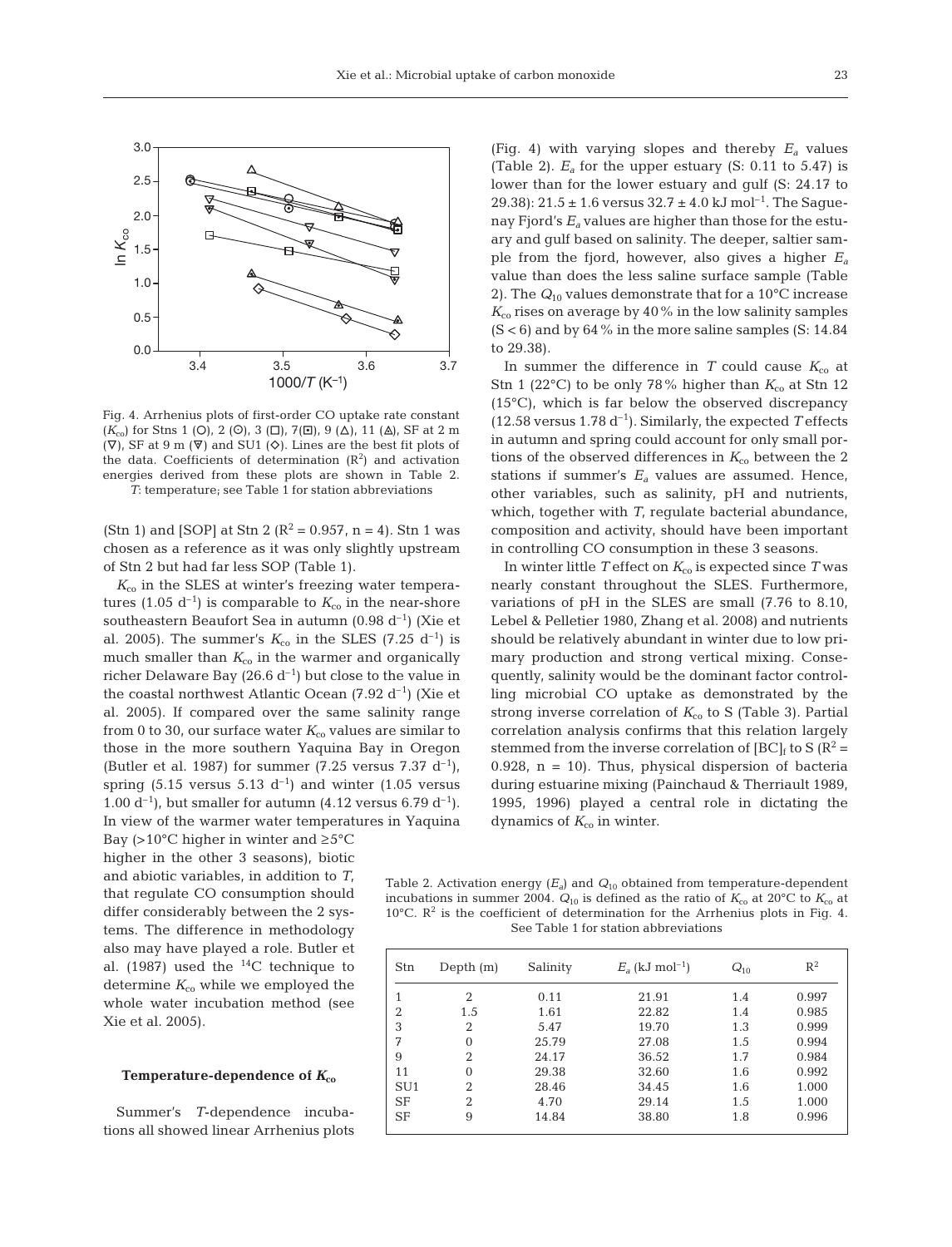## **Michaelis-Menten kinetics**

Results of Michaelis-Menten kinetics studies are summarized in Table 4 and examples of Michaelis-Menten plots are shown in Fig. 5. Nonlinear regression and linearized Hanes plots generally give similar values of  $K_m$  and  $V_{\text{max}}$ , the averages of the 2 methods being reported here. In autumn  $V_{\text{max}}$  spanned from 0.21 nmol  $l^{-1}$  h<sup>-1</sup> in the saltiest sample (Stn 12) to 3.48 nmol  $l^{-1}$  h<sup>-1</sup> in the least saline sample (Stn 1).  $V_{\text{max}}$ negatively correlates with salinity:  $V_{\text{max}} = -0.086 \text{ S} +$ 2.81 ( $\mathbb{R}^2 = 0.772$ , n = 8). In winter  $V_{\text{max}}$  of 0.91 nmol  $l^{-1}$ 

Table 3. Results of regression analysis between microbial CO uptake rate constant  $(K_{\rm co}$  in  $d^{-1}$ ) and various abiotic and biotic variables. Salinity (S) is expressed without units, temperature (*T)* is in Kelvin, chlorophyll *a* concentration ([chl *a*]) is in µg  $l^{-1}$ , free bacterial abundance ([BC]<sub>f</sub>) is in cells ml<sup>-1</sup>, and suspended organic particles ([SOP]) are in mg  $l^{-1}$ . *A* and  $Y_0$  are fitted parameters and stand for the proportionality constant and the intercept, respectively. Stn 2 is removed for data fitting except for summer.  $R^2$  is the coefficient of determination of predicted  $K_{\rm co}$  versus measured  $K_{\rm co}$ 

|                                                                  | $\mathcal{A}$         | $Y_{0}$   | $R^2$  | n  |
|------------------------------------------------------------------|-----------------------|-----------|--------|----|
| $K_{\rm co} = A \times S + Y_0$                                  |                       |           |        |    |
| Summer                                                           | $-0.29$               | 12.21     | 0.456  | 18 |
| Autumn                                                           | $-0.304$              | 10.59     | 0.872  | 13 |
| Winter                                                           | $-0.07$               | 2.70      | 0.831  | 10 |
| Spring                                                           | $-0.44$               | 13.24     | 0.680  | 18 |
| 4 seasons                                                        | $-0.31$               | 10.74     | 0.505  | 59 |
| $K_{\rm co} = A \times T + Y_0$                                  |                       |           |        |    |
| Summer                                                           | 0.56                  | $-154.05$ | 0.52   | 18 |
| Autumn                                                           | 0.78                  | $-217.02$ | 0.897  | 13 |
| Spring                                                           | 1.49                  | $-408.54$ | 0.696  | 18 |
| 3 seasons                                                        | 0.50                  | $-134.89$ | 0.534  | 49 |
| $K_{\rm co} = A \times [\text{chl } a] + Y_0$                    |                       |           |        |    |
| Summer                                                           | 0.59                  | 0.065     | 0.871  | 11 |
| Autumn                                                           | $-1.91$               | 4.85      | 0.0772 | 13 |
| Winter                                                           | 2.54                  | 0.52      | 0.800  | 9  |
| Spring                                                           | 0.31                  | 2.84      | 0.0376 | 13 |
| 4 seasons                                                        | 0.45                  | 2.30      | 0.442  | 46 |
| $K_{\rm co} = A \times [\text{BC}]_{\rm f} + Y_0$                |                       |           |        |    |
| Summer                                                           | $3.45 \times 10^{-5}$ | $-7.60$   | 0.744  | 11 |
| Autumn                                                           | $5.26 \times 10^{-6}$ | $-0.82$   | 0.418  | 10 |
| Winter                                                           | $2.34 \times 10^{-6}$ | 0.194     | 0.641  | 9  |
| Spring                                                           | $6.61\times10^{-6}$   | $-1.37$   | 0.913  | 18 |
| 4 seasons                                                        | $5.07 \times 10^{-6}$ | 0.75      | 0.251  | 48 |
| $K_{\rm co} = A \times [\text{SOP}] + Y_0$                       |                       |           |        |    |
| Summer                                                           | 0.20                  | 5.81      | 0.284  | 11 |
| Autumn                                                           | 0.69                  | 1.46      | 0.495  | 10 |
| Winter                                                           | 0.025                 | 0.97      | 0.0514 | 9  |
| Spring                                                           | 0.21                  | 1.37      | 0.0682 | 13 |
| 4 seasons                                                        | 0.18                  | 2.83      | 0.120  | 43 |
| $\ln K_{\rm co} = \ln[{\rm BC}]_{\rm f} + A \times T^{-1} + Y_0$ |                       |           |        |    |
| Summer                                                           | $-8259.1$             | 17.32     | 0.728  | 11 |
| Autumn                                                           | $-8173.7$             | 16.55     | 0.903  | 10 |
| Spring                                                           | $-7513.8$             | 14.67     | 0.949  | 19 |
| 4 seasons                                                        | $-8439.3$             | 17.84     | 0.770  | 49 |
| $\ln K_{\rm co} = \ln[\text{ch1 } a] + A \times T^{-1} + Y_0$    |                       |           |        |    |
| Summer                                                           | $-591.4$              | 1.57      | 0.882  | 11 |
| Autumn                                                           | $-14617.3$            | 54.09     | 0.202  | 13 |
| Spring                                                           | $-17937.6$            | 65.18     | 0.381  | 14 |
| 4 seasons                                                        | 7320.8                | $-25.00$  | 0.150  | 47 |
|                                                                  |                       |           |        |    |

 $h^{-1}$  in the freshest sample (Stn 1) was ca. 6 times the mean  $V_{\text{max}}$  of 0.16 nmol  $l^{-1}$  h<sup>-1</sup> in the remaining samples whose salinity fell in a narrow range of 27.24 to 31.48. Autumn  $K_m$  values ranged from 1.34 to 5.91 nmol  $l^{-1}$  [CO] (mean: 3.24 nmol  $l^{-1}$  [CO]) and showed no consistent trend with salinity. Winter *Km* values ranged from 1.84 to 9.18 nmol  $l^{-1}$  [CO] (mean: 4.87 nmol  $l^{-1}$  [CO]) and its variation did not correspond to salinity either. Saturation of CO uptake occurred at 5 to 10 nmol  $l^{-1}$  [CO], depending on locations. Inhibition of CO uptake was observed at Stns 4, 12 and AU1 in autumn at [CO] greater than 14.5, 21.2, and

20.6 nmol  $l^{-1}$ , respectively, and at Stn 12 in winter at [CO] > 16.7 nmol  $l^{-1}$ . For other stations the amended upper bound [CO], 10.7 to 20.2 nmol  $l^{-1}$  in autumn and 12.0 to 18.1 nmol  $l^{-1}$ in winter, were not sufficiently high to detect inhibition behavior.

## **DISCUSSION**

## Predictive tools for  $K_{c0}$

Results of regression analysis between  $K_{\rm co}$  and various variables are displayed in Table 3. Excluding Stn 2 (excepting summer),  $K_{\rm co}$  exhibits significant ( $p < 0.05$ ), negative correlations with S in autumn, winter and spring, and positive correlations with *T* in autumn and spring, [chl *a*] in summer and winter, and  $[BC]_f$  in summer, winter and spring. In spring, however, the correlation between  $K_{\rm co}$  and S or  $[{\rm BC}]_f$  is unduly influenced by Stn 1; eliminating it greatly reduces the degree of correlation with  $[BC]_f$  ( $R^2$  = 0.456) and nulls the relationship with S. The same is true for the correlation of  $K_{\rm co}$  with [chl *a*] in winter. A weakly significant correlation between  $K_{\rm co}$  and [SOP] exists only in autumn if Stn 2 is omitted; including Stn 2, nonetheless, leads to significant correlations  $(R^2: 0.716$  to 0.858) for all seasons except summer, demonstrating an excessive weight by Stn 2 in seasons other than summer. Pooling data from all seasons yields weak but significant (p < 0.05) correlations of  $K_{\rm co}$  to S, T, or [chl *a*] but not to [BC]<sub>f</sub> or [SOP].

Multivariable regression analyses were performed between  $K_{\text{co}}$  and *T* and  $[BC]_f$  or between  $K_{co}$  and  $T$  and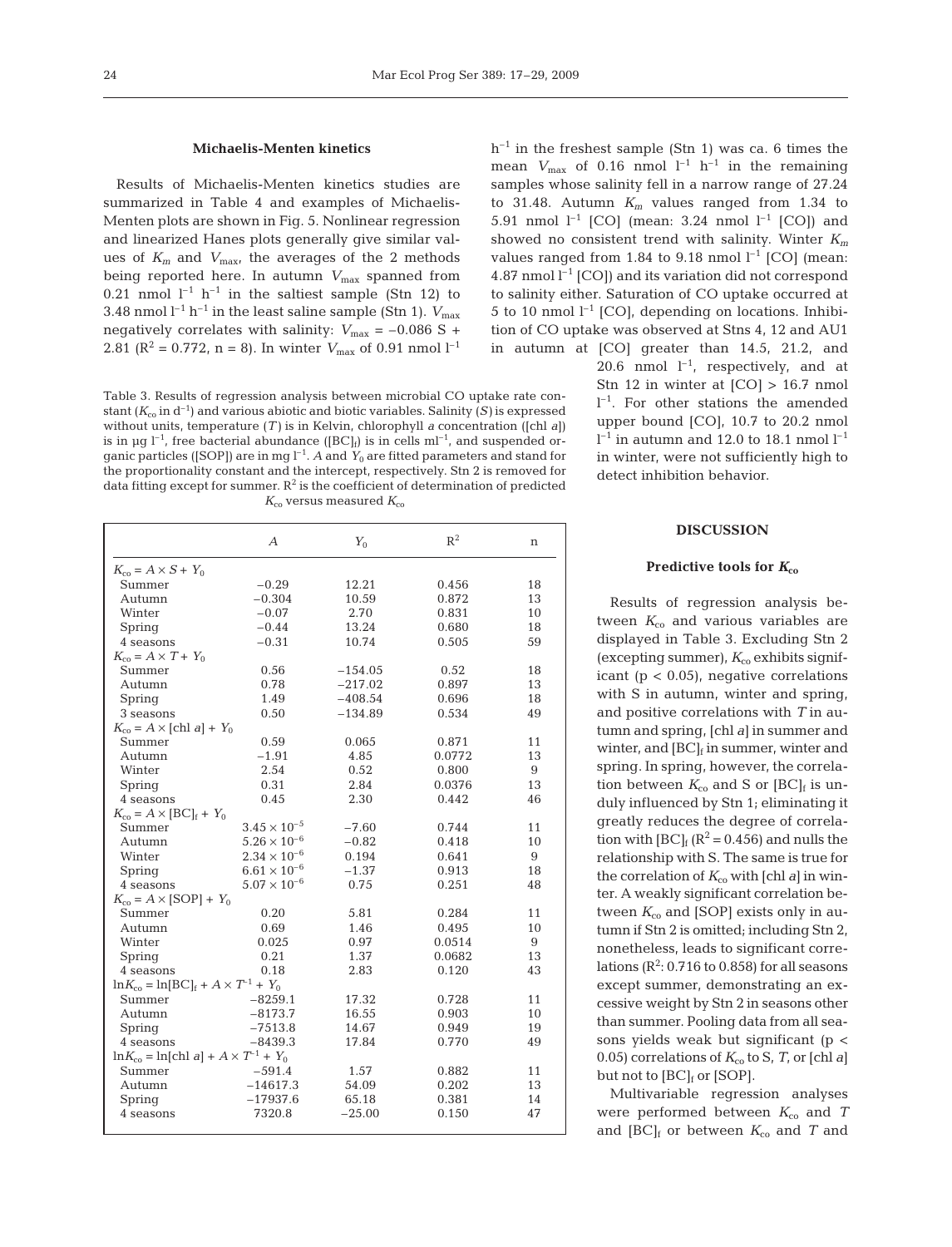| Stn    | IT             | Salinity | $K_m$ (nmol $l^{-1}$ ) |       | $V_{\text{max}}$ (nmol $l^{-1}$ h <sup>-1</sup> ) |      | $a_{\rm s}^{\rm 0}$                                            | $\mathbb{R}^2$ |       | $\mathbf n$ |
|--------|----------------|----------|------------------------|-------|---------------------------------------------------|------|----------------------------------------------------------------|----------------|-------|-------------|
|        | $(^{\circ}C)$  |          | Nonlinear              | Hanes | Nonlinear                                         |      | Hanes $(l \text{ (mg of cell)}^{-1} \text{ h}^{-1})$ Nonlinear |                | Hanes |             |
|        |                |          |                        |       |                                                   |      |                                                                |                |       |             |
| Autumn |                |          |                        |       |                                                   |      |                                                                |                |       |             |
| 1      | 17.1           | 0.12     | 3.74                   | 3.70  | 3.58                                              | 3.37 | 2.33                                                           | 0.914          | 0.924 | 9           |
| 3      | 13.1           | 7.75     | 6.46                   | 5.36  | 1.32                                              | 1.21 | 1.16                                                           | 0.954          | 0.201 | 9           |
| 4      | 6.5            | 23.24    | 1.87                   | 2.50  | 0.32                                              | 0.32 | 0.97                                                           | 0.873          | 0.926 | 9           |
| 6      | 5.7            | 26.07    | 3.52                   | 4.13  | 1.29                                              | 1.25 | 2.39                                                           | 0.952          | 0.938 | 14          |
| 7      | 3.5            | 29.44    | 3.82                   | 3.31  | 0.25                                              | 0.23 | 0.50                                                           | 0.833          | 0.920 | 8           |
| 10     | 7              | 27.68    | 1.37                   | 1.32  | 0.42                                              | 0.36 | 1.03                                                           | 0.757          | 0.900 | 10          |
| 12     | 6.7            | 31.02    | 3.06                   | 3.01  | 0.22                                              | 0.20 | 0.40                                                           | 0.708          | 0.838 | 11          |
| AU1    | 5.2            | 27.33    | 2.14                   | 2.46  | 0.38                                              | 0.38 | nd                                                             | 0.928          | 0.970 | 7           |
| Winter |                |          |                        |       |                                                   |      |                                                                |                |       |             |
| 1      | 0              | 0.1      | 3.43                   | 4.48  | 0.88                                              | 0.94 | 0.89                                                           | 0.939          | 0.891 | 11          |
| 6      | 0              | 28.76    | 2.20                   | 1.48  | 0.11                                              | 0.09 | 0.53                                                           | 0.799          | 0.893 | 9           |
| 8      | $\Omega$       | 27.24    | 2.76                   | 3.66  | 0.16                                              | 0.16 | 0.59                                                           | 0.897          | 0.882 | 8           |
| 9      | $\overline{0}$ | 27.88    | 9.40                   | 7.47  | 0.23                                              | 0.20 | 0.27                                                           | 0.901          | 0.793 | 8           |
| 10     | 0              | 29.12    | 2.45                   | 2.75  | 0.14                                              | 0.14 | 0.56                                                           | 0.931          | 0.947 | 9           |
| 12     | $\overline{0}$ | 31.48    | 10.71                  | 7.65  | 0.21                                              | 0.17 | 0.20                                                           | 0.935          | 0.736 | 9           |
|        |                |          |                        |       |                                                   |      |                                                                |                |       |             |

Table 4. Results of regression analysis of the Michaelis-Menten kinetics model for microbial CO consumption by nonlinear fitting or the linearized Hanes plot.  $V_{\text{max}}$  = maximum CO consumption rate;  $K_m$  = [CO] at  $V_{\text{max}}/2$ . IT: incubation temperature;  $a^0$  ; CO specific affinity; nd: not determined; AU: autumn-only sampling station



Fig. 5. Examples of nonlinear (A) Michaelis-Menten plots and (B) the corresponding linear Hanes plots for Stn 1 in autumn (O), Stn 12 in autumn ( $\square$ ) and Stn 1 in winter ( $\triangle$ ). Lines in (A) are nonlinear least-square fits of data using the equation: *v* =  $V_{\text{max}}$  [CO] ([CO] +  $K_{\text{m}}$ <sup> $-1$ </sup>, where *v* is the CO uptake rate. The filled square for Stn 12 shows inhibition of CO uptake and is excluded from data fitting. Lines in (B) are best linear fits of the data. See Table 4 for definitions and results of regression analyses

[chl *a*], assuming that the *T*-dependence of  $K_{\rm co}$  followed the Arrhenius behavior and that  $K_{\rm co}$  was proportional to  $[BC]_f$  or  $[Chl a]$  (Table 3). The  $K_{co}$ -T- $[BC]_f$  relationships are significant ( $p < 0.05$ ) for summer, autumn and spring, while the  $K_{\rm co}$ -*T*-[chl *a*] relationships are significant only in summer (analysis was not performed for winter since *T* in winter was nearly constant). Pooling data from all 4 seasons gives a significant correlation of  $K_{\rm co}$  to *T* and  $[BC]_f$  but not to *T* and  $[Chl a]$ (Table 3). Fig. 6 compares  $K_{\rm co}$  values predicted from  $T$ and  $[BC]_f$  with the measured ones. *T* and  $[BC]_f$  account for 77% of the  $K_{\rm co}$  variance while T and [chl *a*] only account for 15% (Table 3).

Based on the above regression analyses, S is a statistically valid indicator of  $K_{\rm co}$  in autumn and winter,  $T$  in autumn and spring, [chl  $a$ ] in summer and  $[BC]_f$  in summer and winter. The combination of  $[BC]_f$  and *T* emerges as the only all-season indicator of  $K_{\text{co}}$ . However, unlike [chl *a*], which can often be retrieved via remote sensing,  $[BC]_f$  is more difficult to acquire on large temporal and spatial scales, thereby limiting its potential as a predictive tool for  $K_{\rm co}$ .

# **Effect of suspended particles on microbial CO uptake**

The highly enhanced microbial CO uptake at Stn 2 in autumn, winter and spring should have resulted from CO consumption by bacteria attached on suspended particles. Particle-based CO uptake could also exist at other stations, though to a lesser extent because of lower particle loads. Painchaud & Therri-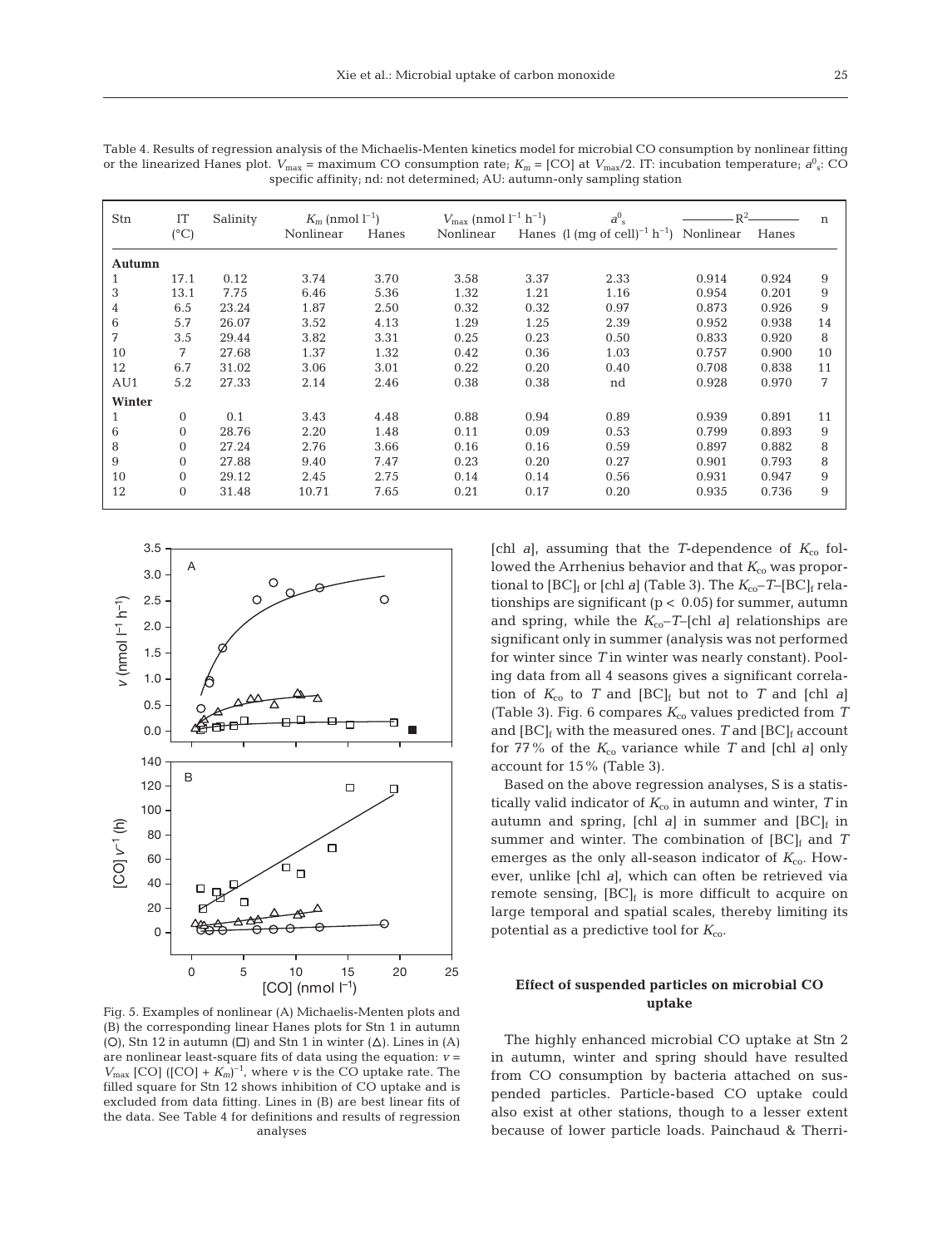

ault (1989) have reported that attached bacteria in the upper St. Lawrence River estuary in summer are linearly correlated to particulate organic carbon and occupy important fractions of the total bacteria populations: 14 to 30% (23  $\pm$  6%) in the 0 to 10 m layer and 17 to 64% (34  $\pm$  16%) in the 10 m bottom layer, with the largest values observed in the TMZ. The fractions and absolute values could be greater, particularly in and adjacent to the TMZ, in spring, autumn and winter when particle loads are higher than in summer (Table 1). Directly quantifying the effect of particles on CO uptake is not possible as attached bacterial abundance,  $[BC]_a$ , was not determined. However, we indirectly evaluated this effect by assuming  $[BC]_a = f_p$  $\times$  [BC]<sub>f</sub>  $\times$  [SOP], where  $f_p$  is a season-specific proportionality constant, representing the fraction of free bacterial cells attached on the particles per unit of [SOP]. The total bacterial abundance,  $[BC]_t$ , in a whole water sample is then expressed as  $[BC]_t = (1 +$  $f_p \times$  [SOP])  $\times$  [BC]<sub>f</sub>. An arbitrary value of  $f_p$  is assigned and  $[BC]_t$  calculated.  $K_{co}$  is then fitted to the equation  $\ln K_{\rm co} = \ln[{\rm BC}]_{\rm t} + A \times T^{-1}$ , where *A* is a constant. Note that this equation does not contain the constant  $(Y_0)$ term since statistical results indicate that  $A$  and  $Y_0$  are highly dependent. The optimum value of  $f_p$  is determined iteratively by minimizing the sum of squares of the differences between the measured  $K_{\rm co}$  and the  $K_{\rm co}$ predicted from this model. Fig. 7 indicates that the proposed model well explains the enhanced CO uptake at Stn 2 and greatly improves the overall performance of data fitting for autumn, winter, spring and all 4 seasons combined, but not for summer (data not shown) when particle loads are much lower. Based on



Fig. 7. First-order CO uptake rate constants  $(K_{\rm co})$  predicted from the equation  $\ln K_{\rm co} = \ln[BC] + A \times T^{-1}$  versus measured  $K_{\rm co}$  values after (O and solid lines) and before ( $\Delta$  and dotted lines) taking into the particle effect for (A) autumn, (B) winter, (C) spring, and (D) all 4 seasons combined. Data are from all stations, including Stn 2 in the turbidity maximum zone. Lines are the best fits of the data. MS<sub>res</sub> is the residual mean square

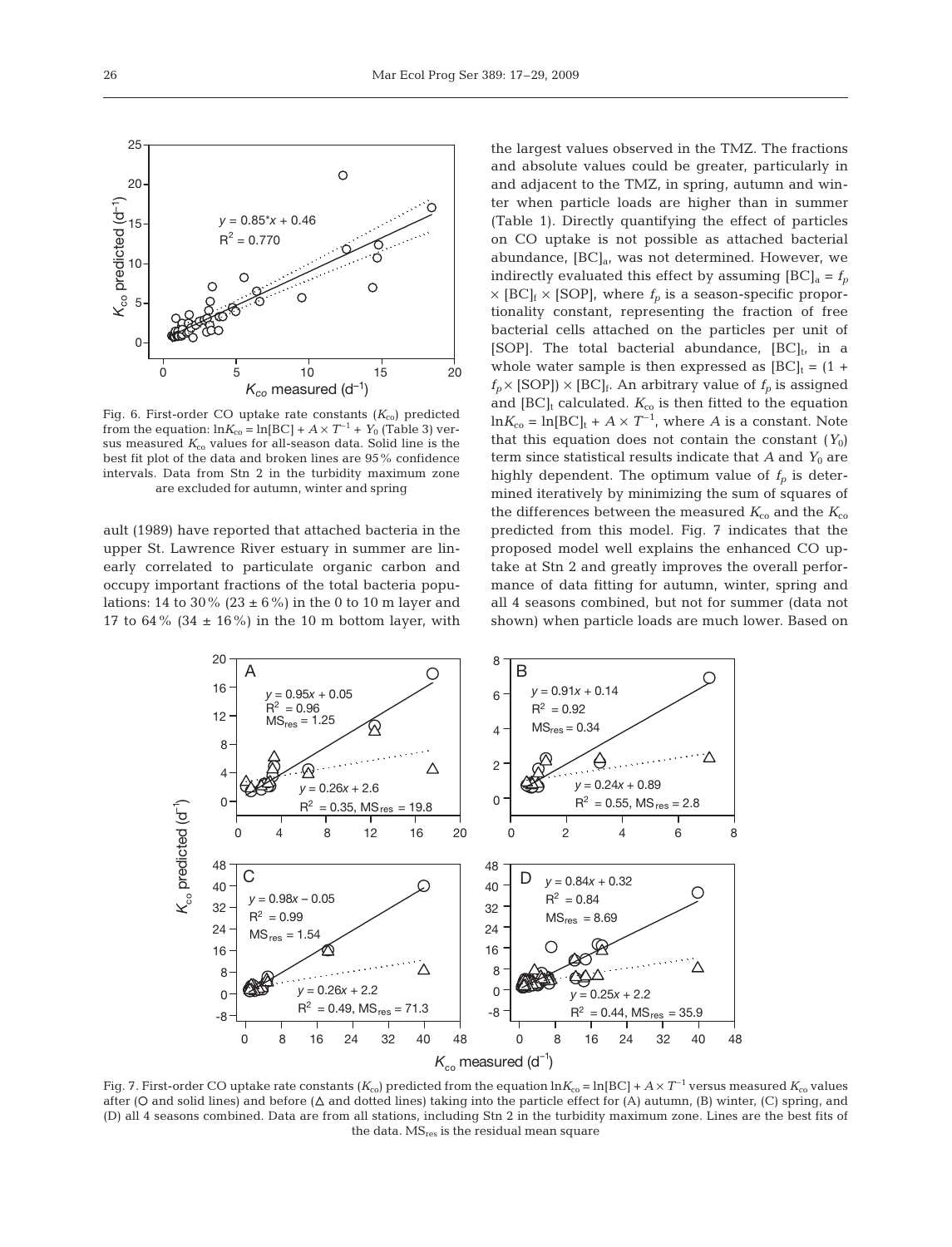the  $f_p$  value, the particle effect is the strongest in spring  $(f_p = 0.062 \text{ l m}^{-1})$  followed by autumn  $(f_p =$ 0.057 l mg<sup>-1</sup>), winter ( $f_p = 0.025$  l mg<sup>-1</sup>) and summer  $(f_p = 0.013$  l mg<sup>-1</sup>). The present study, therefore, indirectly proves an important role of particle load and its seasonality in regulating microbial CO uptake in particle-rich waters. It should be pointed out that this model does not intend to propose mechanisms of ecological interactions between free-living and attached bacteria. Rather, it mainly aims at providing an empirical quantitative formula to assess the effect of suspended particles on microbial CO consumption.

## **Implications of CO uptake kinetics**

Xie et al. (2009) reported saturation and inhibition of microbial CO uptake at elevated ambient [CO] in surface waters of the Arctic Ocean in spring. The present study detected saturation kinetics in the top layer at Stn SF again in spring (Fig. 3A; water  $T = 4^{\circ}C$ ; [CO] = 23.0 nmol  $l^{-1}$ ), but not during the warmer summertime (water  $T = 20$ °C; [CO] = 0.82 nmol l<sup>-1</sup>) (Table 1). Saturation or inhibition at high ambient [CO] may, therefore, be common in cold waters during vernal warming when increasing solar irradiances result in an elevated CO production but relatively low water temperatures depress bacterial activity. The more surprising observation in the present study is the saturation of CO uptake at very low *in situ* [CO]  $(< 0.83$  nmol  $l^{-1}$ ) occurring from the surface down to 20 m at Stn 12 in spring (Fig. 3B). This could arise from the presence of microbes with exceptionally high-affinity CO uptake systems or with unusual CO-uptake physiology at this particular locality and time. Further investigations are needed to clarify this issue.

Uptake of certain organic substrates by natural microbial assemblages follows multiphasic kinetics and is enhanced with decreasing substrate concentrations (Azam & Hodson 1981, Lewis et al. 1988). A single pair of *Km* and *V*max values thus cannot adequately describe this behavior since  $K_{m}$ ,  $V_{\text{max}}$ , and their ratio change with substrate concentrations (e.g. Lewis et al. 1988). Based on theory as related to cytoarchitecture, Button and co-workers (e.g. Button 1998, Button et al. 2004) developed the concept of specific affinity  $(a^0\mathbf{I}_s)$  to supersede the Michaelis-Menten model:  $a_{s}^{\theta}$  is defined as the bacterial biomass-normalized uptake rate constant at near-zero substrate concentration.

The present study did not detect multiphasic kinetics for microbial CO uptake, which is consistent with previous studies (Tolli & Taylor 2005, Xie et al. 2005, 2009). As the upper bounds of [CO] tested are well beyond the ambient [CO] in the SLES and in most marine waters, multiphasic kinetics is generally not expected for CO uptake in natural waters. On the contrary, all CO uptake data from the present study exhibited single-phase, hyperbolic, Michaelis-Menten kinetics until inhibition is reached at sufficiently high [CO]. *Km* and *V*max are thus appropriate parameters to characterize the CO uptake process.  $K_m$  values, including those from past studies, seldom exceed 10 nmol  $l^{-1}$  [CO] and mostly are below 6 nmol  $l^{-1}$ [CO], revealing high-affinity CO uptake systems. Diverse taxonomic bacteria are capable of oxidizing CO despite the elusiveness of their species-level identities (Tolli et al. 2006, King & Weber 2007, Moran & Miller 2007). The narrow range of  $K_m$  thus implies that only a few species dominate CO uptake or a diversity of species possess uptake systems with similar CO affinities.

Xie et al. (2009) observed Hill-type (sigmoidal) CO uptake kinetics with threshold [CO] in nutrientdepleted surface waters of the Arctic Ocean in spring. However, these kinetic characteristics were not observed in warmer and/or nutrient-richer waters in the SLES (present study, autumn and winter), the northwest Atlantic Ocean (summer), and the coastal Arctic Ocean (autumn) (Xie et al. 2005). In the SLES the low CO uptake activation energies of  $<$ 40 kJ mol<sup>-1</sup> (Table 2) conform to the activation energy of ~40 kJ mol–1 found for nutrient-sufficient microbial growth (Felip et al. 1996). According to the cytoarchitecturebased theory (Button 1998, Button et al. 2004), Hilltype curves and threshold substrate concentrations are related to energy requirements for building cell membrane potentials to prime active substrate transport, which are particularly relevant to microorganisms in low-energy (i.e. cold) and low-nutrient environments during spring warming. Warm and nutrient-rich conditions act to maintain energized cell membranes and thereby reduce or eliminate threshold substrate concentrations and Hill-type curvature (Button 1998, Button et al. 2004). Results from this and previous field studies are, therefore, consistent with the predictions by Button et al. (2004).

For comparison with processes of microbial uptake of organic substrates,  $a_{\rm s}^0$  values of CO uptake are calculated as the  $V_{\text{max}}$ : $K_m$  ratio divided by bacterial biomass (Button et al. 2004). Carbon-based bacterial biomass is estimated from  $[BC]_f$  by using a conversion factor of 25 fg C cell<sup>-1</sup> (Bell 1993) and converted to wet cell biomass according to Button (1998). The wet cell biomass-based  $a^0$ <sub>s</sub> values are included in Table 4. The mean  $a_{s}^{0}$  in autumn (1.25  $\pm$  0.80 l (mg of cell)<sup>-1</sup> h<sup>-1</sup>) is more than double that in winter  $(0.51 \pm 0.25 \text{ l mg})$ of cell<sup> $-1$ </sup> h<sup>-1</sup>), which in part should be attributed to warmer temperatures in autumn and is consistent with findings for microbial uptake of organic substrates (Button et al. 2004). Intraseasonally high  $a<sup>0</sup>$ <sub>s</sub> values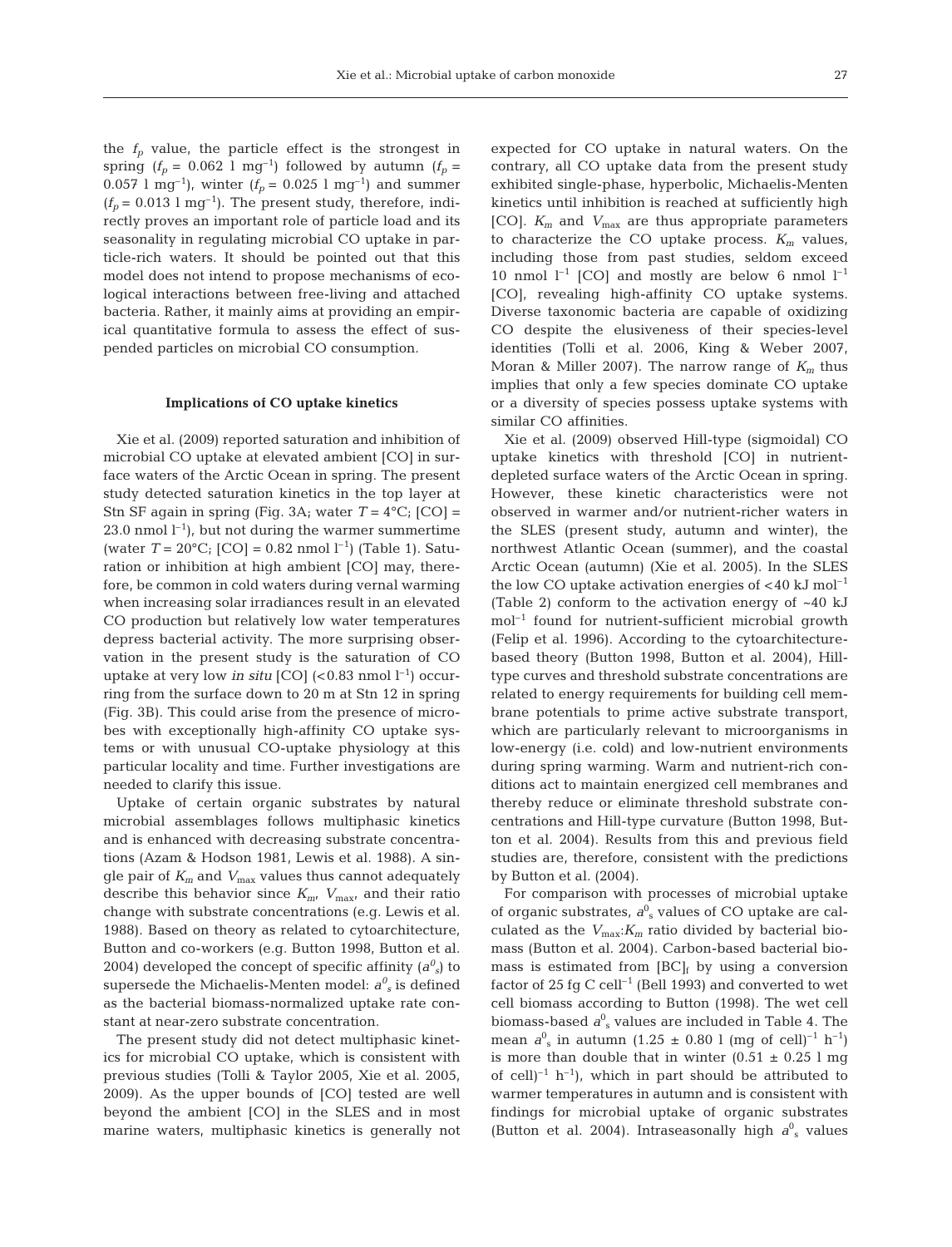usually correspond to low salinities in both seasons and to high temperatures in autumn (with the exception of Stn 6). These CO  $a_{s}^{0}$  values lie in the upper bounds of the  $a_{\rm s}^0$  values for various organic substrates in the literature, which vary over several orders of magnitude (Button 1998, Button et al. 2004).

## **CONCLUSIONS**

CO uptake generally followed first-order kinetics throughout the SLES and in all 4 seasons with the exception of 2 localities (Stns SF and 12) where saturation kinetics occurred in spring. In all seasons the firstorder CO uptake rate constant,  $K_{\text{co}}$ , decreased from the upper estuary to the lower estuary to the Gulf.  $K_{\text{co}}$  displayed a large seasonality, decreasing in order from its highest value in summer followed by spring and autumn to its lowest value in winter, and tide-dependence, in decreasing order of low tide > inter-tide > high tide. Particle-associated microbes accelerated CO uptake, resulting in the fastest consumption to occur in the TMZ. Microbes in high saline waters exhibited stronger *T*-dependence of CO uptake than the low saline counterparts. Salinity, *T*, [chl *a*], and [BC]<sub>f</sub> can be used as a proxy of  $K_{\rm co}$  in, respectively, autumn and winter, autumn and spring, summer, and summer and winter. The combination of  $[BC]_f$  and *T* can be used as an all-season predictive tool for  $K_{\text{co}}$ . Microbial CO uptake followed single-phase Michaelis-Menten kinetics with *Km* falling in a narrow range of low-nanomolar concentrations. CO specific affinities are within the ranges of those for various organic substrates. The present study demonstrates substantial seasonal variations in microbial CO uptake and complex influences of various biotic and abiotic variables on this process.

*Acknowledgements.* T. Lou assisted in sample collection and analysis during the summer cruise. We thank the chief scientists, colleagues, captains and crews of the RV 'Coriolis II' and CCGS 'Amundsen' cruises. This work was supported by grants to H.X. from the Natural Sciences and Engineering Research Council of Canada (NSERC) and the Canada Foundation for Innovation (CFI). This is a contribution to the research programs of the Institut des sciences de la mer de Rimouski (ISMER).

#### LITERATURE CITED

- ▶ Azam F, Hodson RE (1981) Multiphasic kinetics for D-glucose uptake by assemblages of natural marine bacteria. Mar Ecol Prog Ser 6:213–222
- ▶ Bates TS, Kelly KC, Johnson JE, Gammon RH (1995) Regional and seasonal variations in the flux of oceanic carbon monoxide to the atmosphere. J Geophys Res 100: 23093–23101
	- Bell RT (1993) Estimating production of heterotrophic bacteri-

oplankton via incorporation of tritiated thymidine. In: Kemp PF, Sherr BF, Sherr EB, Cole JJ (eds) Handbook of methods in aquatic microbial ecology. Lewis Publishers, Boca Raton, FL, p 495–503

- ► Butler JH, Jones RD, Garber JH, Gordon LI (1987) Seasonal distribution and turnover of reduced trace gas and hydroxylamine in Yaquina Bay, Oregon. Geochim Cosmochim Acta 51:697–706
- ► Button DK (1998) Nutrient uptake by microorganisms according to kinetic parameters from theory as related to cytoarchitecture. Microbiol Mol Biol Rev 62:636–645
- ► Button DK, Robertson B, Gustafson E, Zhao XM (2004) Experimental and theoretical bases of specific affinity, a cytoarchitecture-based formulation of nutrient collection proposed to supercede the Michaels-Menten paradigm of microbial kinetics. Appl Environ Microbiol 70:5511–5521
- ► Conrad R, Seiler W, Bunse G, Giehl H (1982) Carbon monoxide in seawater (Atlantic Ocean). J Geophys Res 87: 8839–8852
	- Cornish-Bowden A (1995) Fundamentals of enzyme kinetics. Portland Press, London
	- d'Anglejan BF, Smith EC (1973) Distribution, transport and composition of suspended matter in the St. Lawrence Estuary. Can J Earth Sci 10:1380–1396
- ► Felip M, Pace ML, Cole JJ (1996) Regulation of planktonic bacterial growth rates: the effects of temperature and resources. Microb Ecol 31:15–28
	- Gobeil C (2006) Biogeochemistry and chemical contamination in the St. Lawrence estuary. In: Wangersky PJ (ed) Handbook of environmental chemistry, Part H. Springer-Verlag, Berlin, p 121–147
- ► King GM, Weber CF (2007) Distribution, diversity and ecology of aerobic CO-oxidizing bacteria. Nat Rev Microbiol 5:107–118
	- Koutitonsky VG, Budgen GL (1991) The physical oceanography of the Gulf of St. Lawrence: a review with emphasis on the synoptic variability of the motion. In: Therriault JC (ed) The Gulf of St. Lawrence: small ocean or big estuary? Fisheries and Oceans Canada, Mont-Joli, p 57–90
	- Le Fouest V, Zakardjian B, Saucier FJ, Starr M (2005) Seasonal versus synoptic variability in planktonic production in a high-latitude marginal sea: the Gulf of St. Lawrence (Canada). J Geophys Res 110, C09012, doi:1029/ 2004JC002423
	- Lebel J, Pelletier E (1980) Contribution à l'étude du pH et de la saturation en calcite dans l'estuaire du St-Laurent (Canada). Atmos–Ocean 18:154–167
- ► Lewis DL, Hodson RE, Hwang HM (1988) Kinetics of mixed microbial assemblages enhance removal of highly dilute organic substrates. Appl Environ Microbiol 54:2054–2057
	- Lovejoy C, Vincent WF, Frenette JJ, Dodson JJ (1993) Microbial gradients in a turbid estuary: application of a new method for protozoan community analysis. Limnol Oceanogr 38:1295–1303
- ► Lovejoy C, Legendre L, Klein B, Tremblay JE, Ingram RG, Therriault JC (1996) Bacterial activity during early winter mixing (Gulf of St. Lawrence, Canada). Aquat Microb Ecol 10:1–13
- ► Lovejoy C, Legendre L, Therriault JC, Tremblay JE, Klein B, Ingram RG (2000) Growth and distribution of marine bacteria in relation to nanoplankton community structure. Deep-Sea Res II 47:461–487
- ▶ Moran MA, Miller WL (2007) Resourceful heterotrophs make the most of light in the coastal ocean. Nat Rev Microbiol 5:792–800
- ▶ Moran MA, Buchan A, González JM, Heidelberg JF and others (2004) Genome sequence of *Silicibacter pomeroyi*